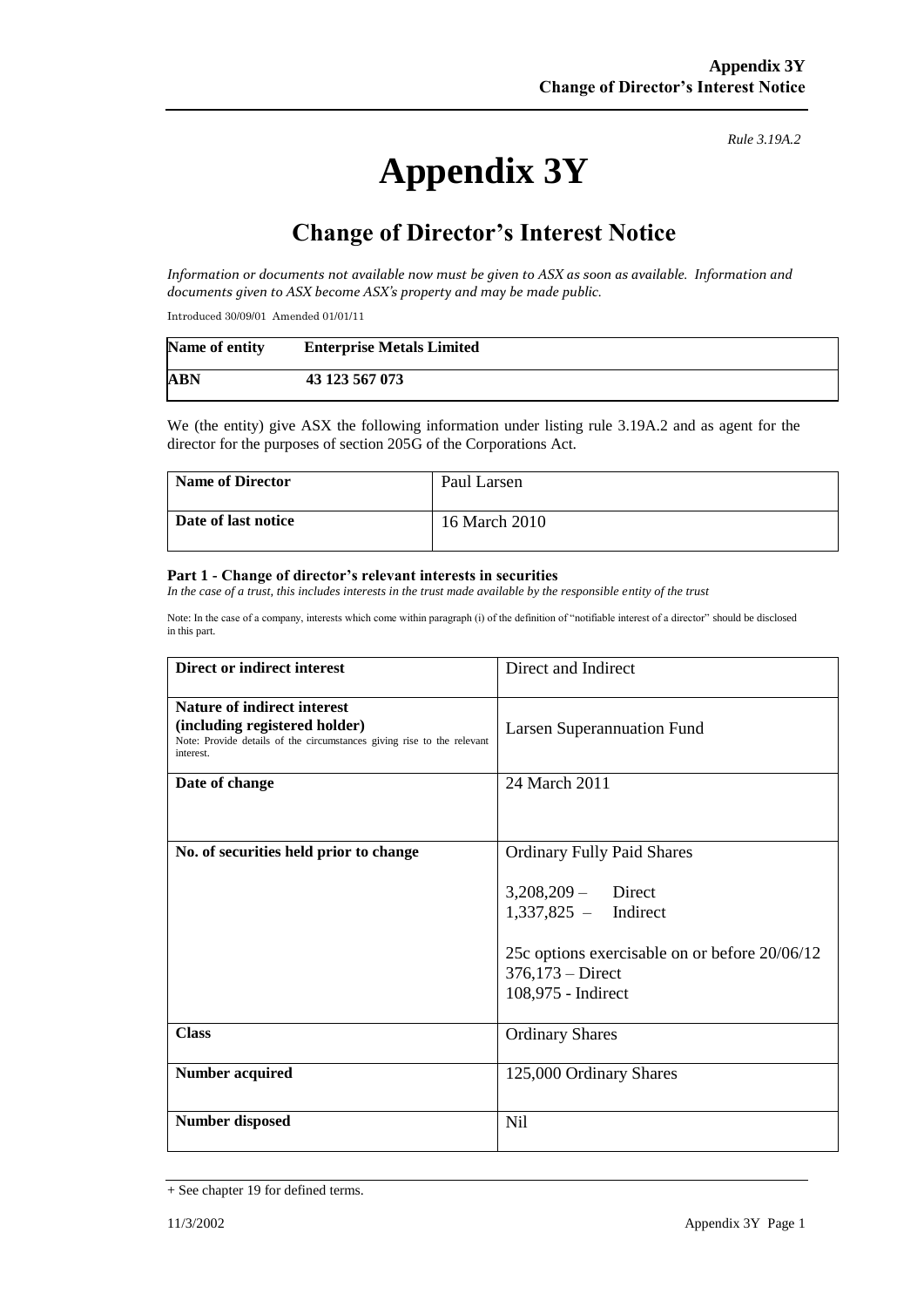| Value/Consideration<br>Note: If consideration is non-cash, provide details and estimated<br>valuation                                                                   | \$25,000                                                                          |
|-------------------------------------------------------------------------------------------------------------------------------------------------------------------------|-----------------------------------------------------------------------------------|
| No. of securities held after change                                                                                                                                     | <b>Ordinary Fully Paid Shares</b><br>$3,208,209 -$ Direct<br>1,462,825 - Indirect |
|                                                                                                                                                                         | 25c options exercisable on or before 20/06/12                                     |
|                                                                                                                                                                         | $376,173 - Direct$<br>108,975 - Indirect                                          |
| Nature of change<br>Example: on-market trade, off-market trade, exercise of options, issue of<br>securities under dividend reinvestment plan, participation in buy-back | On-market purchase                                                                |

### **Part 2 – Change of director's interests in contracts**

Note: In the case of a company, interests which come within paragraph (ii) of the definition of "notifiable interest of a director" should be disclosed in this part.

| <b>Detail of contract</b>                                                                                                                                                      |  |
|--------------------------------------------------------------------------------------------------------------------------------------------------------------------------------|--|
| <b>Nature of interest</b>                                                                                                                                                      |  |
| Name of registered holder<br>(if issued securities)                                                                                                                            |  |
| Date of change                                                                                                                                                                 |  |
| No. and class of securities to<br>which interest related prior to<br>change<br>Note: Details are only required for a contract in relation<br>to which the interest has changed |  |
| <b>Interest acquired</b>                                                                                                                                                       |  |
| <b>Interest disposed</b>                                                                                                                                                       |  |
| <b>Value/Consideration</b><br>Note: If consideration is non-cash, provide details and an<br>estimated valuation                                                                |  |
| <b>Interest after change</b>                                                                                                                                                   |  |

<sup>+</sup> See chapter 19 for defined terms.